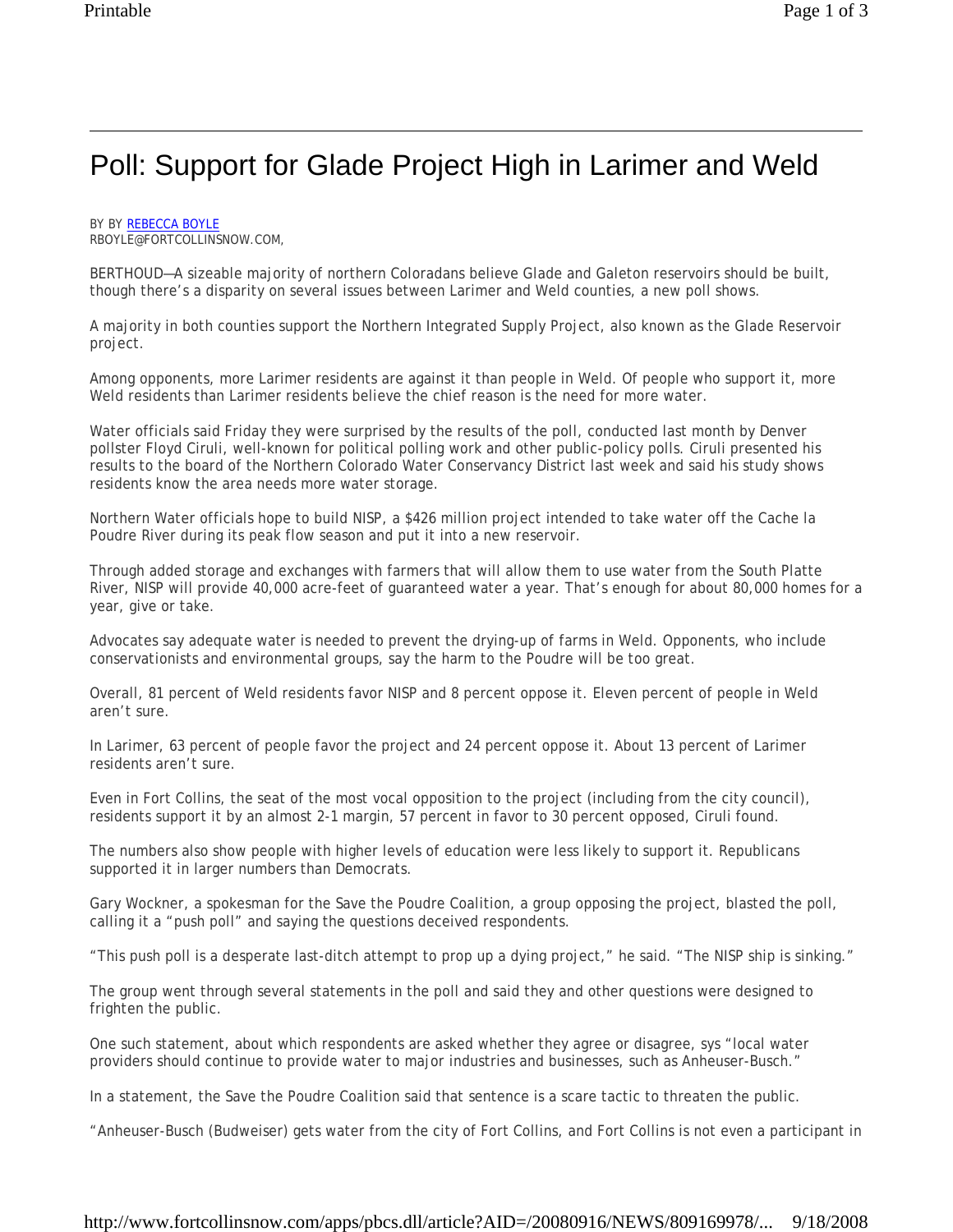NISP/Glade. Anheuser-Busch is under no threat of losing its water. Further, during Fort Collins City Council meetings, it has been stated by city staff that Fort Collins breweries are very concerned about NISP because NISP is a threat to their water quality and their profits," the statement reads.

The coalition had several other concerns about questions it said were designed to elicit a pro-Glade response.

"The push poll is filled with false information, manipulates the person on the phone, and never mentions any of the project's problems, like that this reservoir scheme will cost over a billion dollars, dry up and pave over farms, threaten Fort Collins' economy, and nearly drain the already degraded Poudre River," Wockner said.

In the poll, those who support NISP said overwhelmingly that it's because the area needs the water.

This sentiment is slightly stronger in Weld than in Larimer, a fact water officials said makes sense given Weld's stronger connection to agriculture.

Ciruli told the water board that regardless of NISP, Northern Coloradans strongly support the policies that guide it, including maintaining enough water for agricultural use and building new water storage.

"I saw a lot of positive feedback for the water organizations that are trying to manage these issues, to come up with solutions and engage the public," he said. "It provided a lot of good, solid information that you are on the road you wanted to be on. How disappointed they would be if they felt you were doing nothing?"

Eric Wilkinson, general manager of Northern Water, said that was as good a sign. "It's nice to have that reinforcement that we're doing what our constituents want us to do," he said.

In Weld, 98 percent of respondents believe in maintaining open space and the farm economy. The number was 93 percent in Larimer.

Both counties' respondents wanted to avoid selling regional water to the Denver metro area—91 percent in Weld and 89 percent in Larimer.

That's a key point because under Colorado water law, entities other than Northern Water own a right to take water off the Poudre if Northern Water does not. One such entity is the city of Thornton.

Those who oppose the project said it was because they thought it would dry up the river or hurt the river. In Larimer, 43 percent of people who oppose NISP said it was because it would hurt the river. In Weld, 28 percent of respondents thought that.

More Weld residents who opposed the project believed government should stop building dams and reservoirs. Only 5 percent of people in Larimer believed that.

Ciruli noted that the numbers show support for NISP is not as robust as support for Northern Water's overall policies.

"But there are many things that we agree about public policy wise," he said. "You can get into the heat of talking about one single project ... when in fact the philosophy behind it is highly supported. Some people are backing all of these policy issues, but they might not like this particular project."

But Brian Werner, spokesman for Northern Water, said the support numbers still are high—high enough even in Fort Collins to be considered a landslide if this was an election, for instance.

"It's nice to see there is support," he said. "They may not be the ones who show up at city council meetings or write letters to the editor, but there is support."

In Larimer, 500 registered voters were surveyed from Aug. 8-11; 300 were polled in Weld from Aug. 11-14. The margin of error is plus or minus 4.4 percentage points in Larimer and higher in Weld, at plus or minus 5.7 percentage points.

http://www.fortcollinsnow.com/apps/pbcs.dll/article?AID=/20080916/NEWS/809169978/1062/VIDEO&parentprofile=-